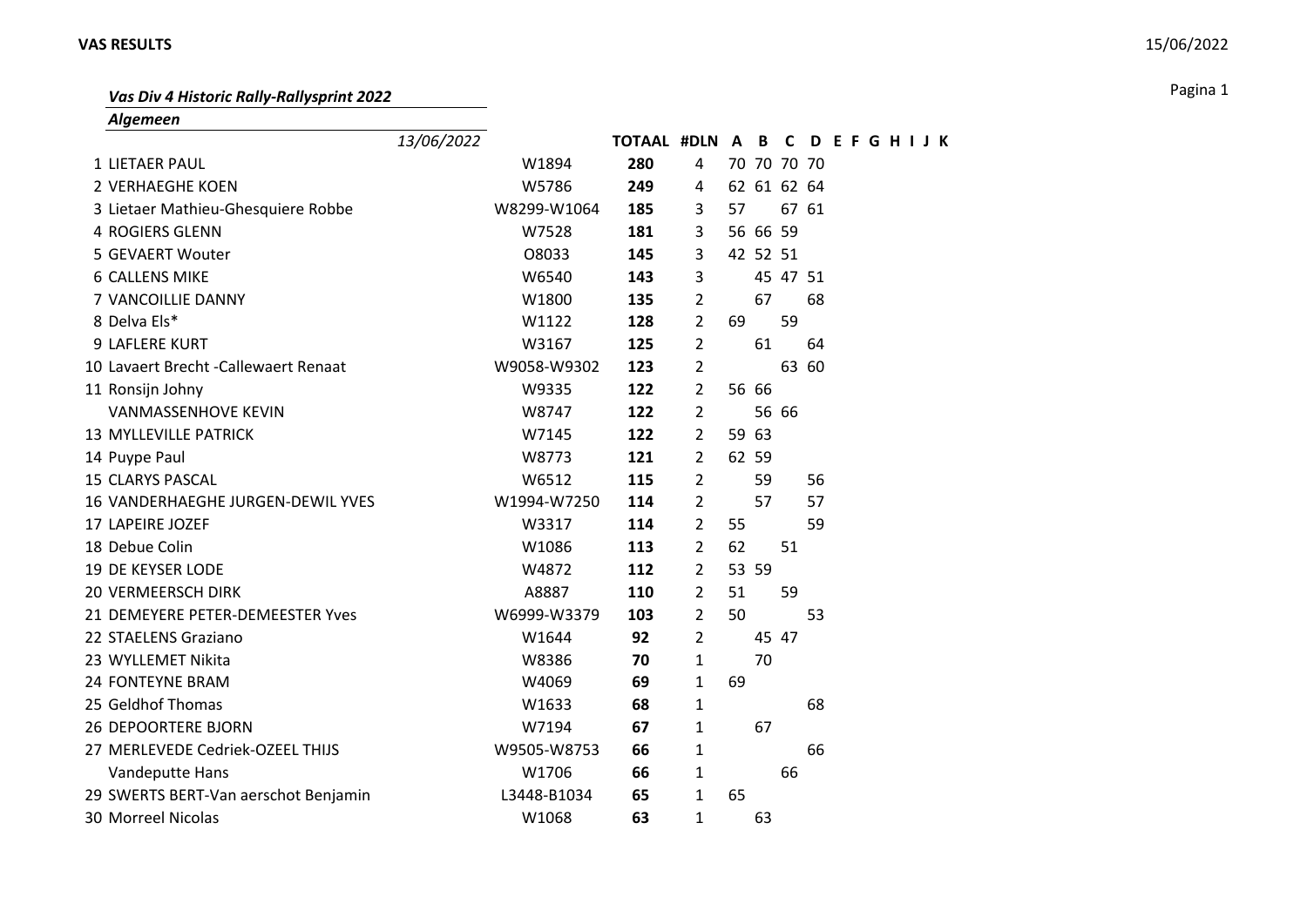| <b>31 DEBUE CLAUDE</b>                     | W1336       | 62 | $\mathbf{1}$ | 62 |    |  |
|--------------------------------------------|-------------|----|--------------|----|----|--|
| 32 De Munck Filip                          | A4790       | 62 | $\mathbf{1}$ | 62 |    |  |
| 33 DENBLYDEN FILIP                         | W7137       | 59 | $\mathbf{1}$ | 59 |    |  |
| 34 Oosterlinck Sascha - VERLEYE NICOLAS    | W9065-W2910 | 59 | $\mathbf{1}$ | 59 |    |  |
| <b>35 DECLERCQ FRANCIS</b>                 | W2086       | 59 | $\mathbf{1}$ |    | 59 |  |
| Depoorter Andy                             | W9478       | 59 | $\mathbf{1}$ | 59 |    |  |
| 37 Vynckier Louis                          | W8748       | 56 | $\mathbf{1}$ | 56 |    |  |
| <b>38 LAGACHE CHRISTOPHE</b>               | W4465       | 56 | $\mathbf{1}$ |    | 56 |  |
| 39 Dewulf Stefan                           | W7893       | 55 | $\mathbf{1}$ | 55 |    |  |
| <b>40 BEKAERT STEFAAN</b>                  | W7559       | 55 | $\mathbf{1}$ | 55 |    |  |
| 41 DECLERCK RONNY-Lefere Jolien            | W3895-W8663 | 54 | $\mathbf{1}$ | 54 |    |  |
| 42 VERSTRAETE VINCENT-DEWICKERE CHRISTOPHE | W2450-W8633 | 54 | $\mathbf{1}$ | 54 |    |  |
| <b>43 WILLAERT KRISTIAAN</b>               | W7154       | 53 | $\mathbf{1}$ | 53 |    |  |
| 44 Vergote Ward -Ben Driss Nessim          | W8777-W9261 | 53 | $\mathbf{1}$ | 53 |    |  |
| 45 Van De Vivere Eddy                      | 03753       | 52 | $\mathbf{1}$ | 52 |    |  |
| 46 DE KEYSER Ruben-CAILLIAU Wim            | W9255-W9257 | 52 | $\mathbf{1}$ | 52 |    |  |
| 47 De Bièvre Esther*                       | A1409       | 51 | $\mathbf{1}$ | 51 |    |  |
| <b>48 KERCKHOF DANNY-WERNER FRANK</b>      | W1173-W1547 | 50 | $\mathbf{1}$ | 50 |    |  |
| 49 VER EECKE Mathias-HOFLACK NICO          | W1571-W6952 | 50 | 1            |    | 50 |  |
| 50 Couvreur Nick -COUVREUR Tjorven         | W1056-W8360 | 48 | $\mathbf{1}$ | 48 |    |  |
| 51 Schoenmakers Niels-Vanhoof Jeff         | A1369-A1442 | 47 | $\mathbf{1}$ | 47 |    |  |
| 52 DECLERCQ PIET-Vermeersch Patrick        | W2020-W4090 | 46 | $\mathbf{1}$ | 46 |    |  |
| 53 Jonniau Dirk - Glorie Gianni            | W1124-W1554 | 46 | $\mathbf{1}$ |    | 46 |  |
| 54 VERDONCK STEFAN-VERDONCK CEDERIC        | W7179-W7501 | 45 | $\mathbf{1}$ |    | 45 |  |
| 55 Preda Anouck                            | W1550       | 42 | $\mathbf{1}$ | 42 |    |  |
| 56 VANLERBERGHE MARC-Bouten Christophe     | W2859-W9459 | 34 | $\mathbf{1}$ | 34 |    |  |

A: Short rally van Moorslede (20-3)

B: Monteberg Rally(8-5)

C: Orc Canal Rally (29-5)

D: Rally van Wervik (11-6)

E: Short Rally TBR (10-7)